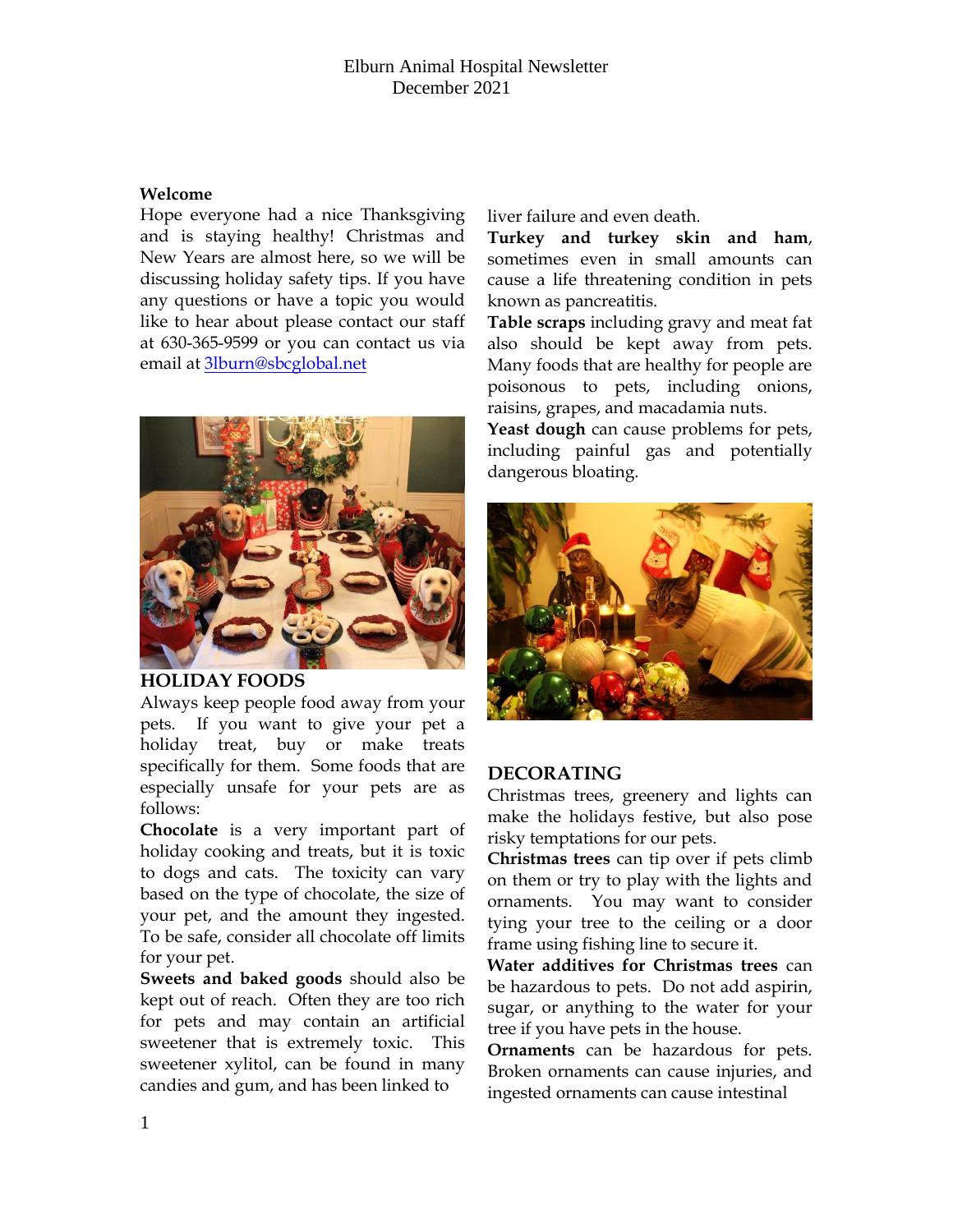blockage or even toxicity. Keep any homemade ornaments, especially those made from food based materials, out of reach of pets.

**Tinsel and other holiday decorations** also can be tempting for pets to eat. Consuming them can cause intestinal blockages, sometimes requiring surgery. Breakable ornaments or decorations can cause injuries.

**Electric lights** can cause burns when a curious pet chews the cords.

**Flowers and festive plants** can result in an emergency veterinary visit if your pet gets a hold of them. Amaryllis, mistletoe, balsam, pine, cedar, and holly are among holiday plants that can be dangerous and even poisonous to pets that eat them. Poinsettias can be troublesome as well.

**Candles** are attractive to pets. Never leave a pet alone in an area with a lit candle; it could result in a fire.

**Potpourris** should be kept out of reach of pets. Liquid potpourris pose risks because they contain essential oils and detergents that can severely damage your pet's mouth, eyes and skin. Solid potpourris can cause problems if eaten.





# **HOSTING PARTIES**

Visitors can upset pets, as well as the noise and excitement of holiday parties. Pets that are normally outgoing may even become nervous in the midst of a holiday gathering. The following tips will help reduce emotional stress on your pet and protect your guests from possible injury.

**All pets** should have access to a comfortable, quiet place inside to escape to. Make sure your pet has a room or a crate somewhere away from the commotion that it can go to any time it wants to get away.

**Inform your guests** ahead of time that you have pets or if other guests may be bringing pets to your house. Guests with allergies or compromised immune systems need to be aware of the pets in your home (especially exotic pets) so they can take needed precautions to protect themselves.

**Guests with pets;** if guests ask to bring their pets and you don't know how your pets might get along; you should either politely decline their request or plan to spend some time introducing the pets to each other, supervising their interactions,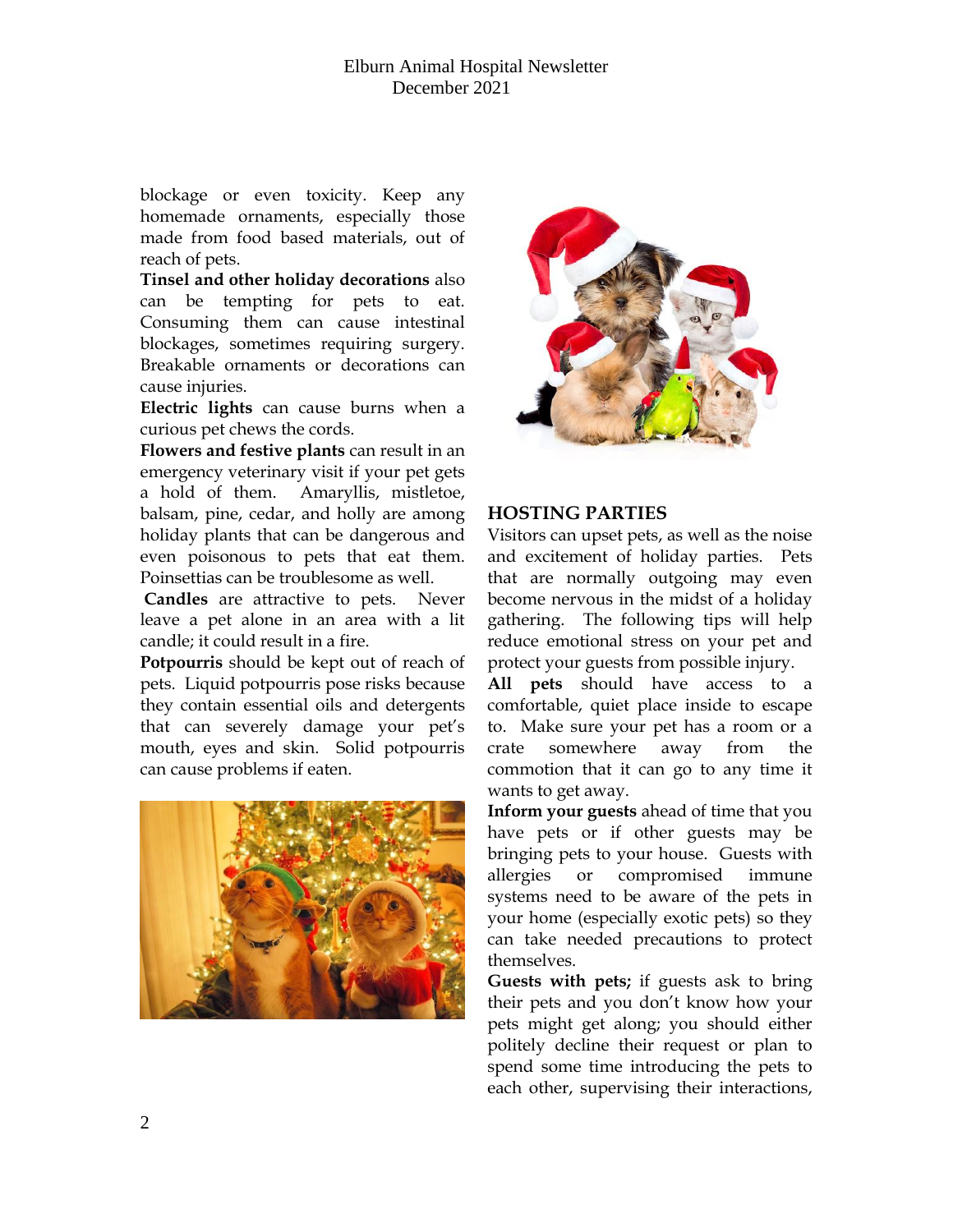monitoring for signs of a problem, and taking action to avoid injuries to pets or people.

**Pets that are nervous around visitors** should be put in another room or crate with a favorite toy. If your pet is particularly upset by houseguests, talk to your veterinarian about some possible solutions or consider boarding the pet during the festivities.

**Exotic pets** make some people uncomfortable and may be more stressed by gatherings. Keep exotic pets safely away from the commotion of the holidays. **Watch the exits.** Even if your pets are comfortable around guests, make sure you watch them closely, especially when people are entering or leaving.

**I.D. tags and microchips** reunite families with their pets. Make sure your pet has proper identification with your current contact information, particularly a microchip with up to date, registered information. If they do sneak out, they are more likely to be returned to you.

**Clear the food** from your table, counters, and serving areas when you're done using them. Make sure the trash gets put out where your pet can't reach it. Dispose of carcasses and bones, anything used to wrap or tie the meat, in a covered, tightly secured trash bag placed in a closed trash bin behind a door where your pet can't access it. Make sure all trash is cleared away and put where your pet can't reach it including ribbon and packing!

### **WHEN YOU LEAVE THE HOUSE**

**Unplug decorations** when you're not around. Cats, dogs and other pets are often tempted to chew on electrical cords. **Take out the trash** to make sure your pets can't get into it.

## **HOLIDAY TRAVEL**

Whether you take your pets with you or leave them behind, take these precautions to safeguard them whenever you're traveling.

**Interstate and international travel** regulations may require you to have a health certificate from your veterinarian. Learn the requirements for any state you visit or pass through, and schedule an appointment with your veterinarian to get the needed certificate within the time frame required by those states.

**Pets in vehicles** should always be safely restrained and should never be left alone in the car in any weather. Use a secure harness or carrier, placed in a location clear of airbags. Never transport your pet in the bed of a truck.

**If you're traveling by air** and considering bringing your pet with you, talk with your veterinarian first. Air travel can put some pets at risk, especially short nosed dogs.

**Pack for your pet** as well as yourself if you're going to travel together. In addition to your pet's food and medications, this includes bringing copies of their medical records, information to identify your pet if it becomes lost, first aid supplies, and other items.

**Boarding your dog** while you travel? Talk with your veterinarian to find out how best to protect your pet from canine flu and other contagious disease, and to make sure your pet is up to date on vaccines. All boarding kennels require your dog to be up to date on rabies, distemper, Bordetella (kennel cough), and many require the canine flu vaccine and a negative fecal. Cats are required to have rabies and feline distemper, and some boarding kennels require cats to have a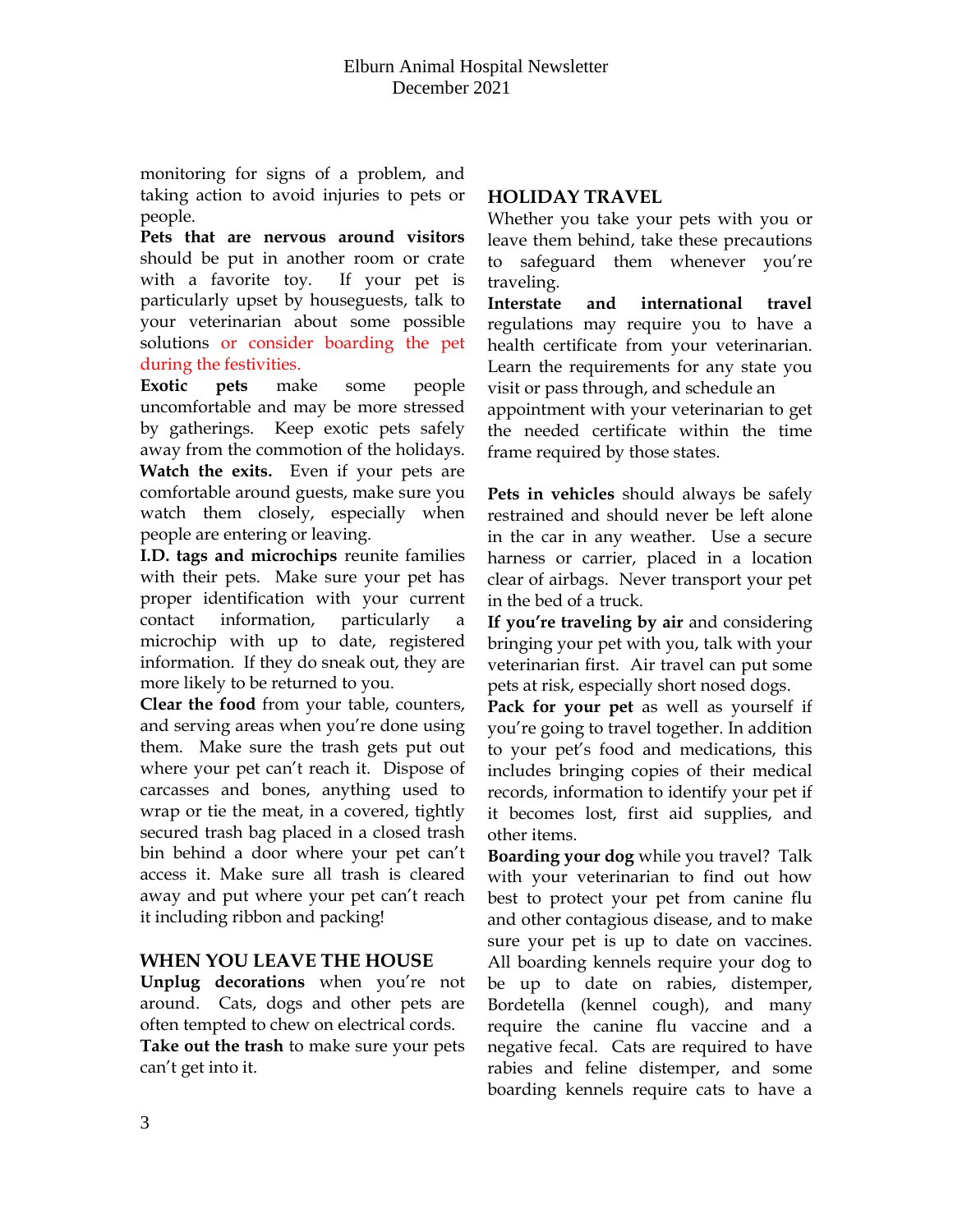## Elburn Animal Hospital Newsletter December 2021

leukemia vaccine and a negative fecal. If you have never boarded your pet before ask your veterinarian for a recommendation, or ask friends who may have used boarding facilities before. You can also go to a few kennels and tour them to make sure you would feel comfortable leaving your pet there.



Whatever you decide to do, plan in advance! Make sure to have readily available;

Your veterinarian's clinic phone number 24/7 emergency veterinarian clinic ASPCA poison Control Hotline 888-426- 4435 (a fee may apply)

We will be open Christmas Eve and New Year's Eve until 1 pm, and closed all day Christmas and New Year's Day. We will reopen on Monday Dec. 27<sup>th</sup> and Monday January 3rd at 8 a.m.

Dr. Cechner will be out of town from Jan. 13th until Jan. 31st. We will have a relief vet, Dr. Orals filling in for her on Jan. 17th, 18th, 20th, 24th and 25th. His hours will be from 10 a.m. till 6 p.m. Dr. Orals does not treat exotics and no surgeries will be scheduled during the time Dr. Cechner is gone.

We will not have a Dr. available on the dates of Jan. 13th, 14th, 15th, 21st, 22nd, 27th, 28th and 29th. And as usual, we don't have a Dr. available on Wednesdays or Sundays.

From Dr. Cechner and the staff of Elburn Animal Hospital a Very Merry Christmas and a Happy and Healthy New Year!!